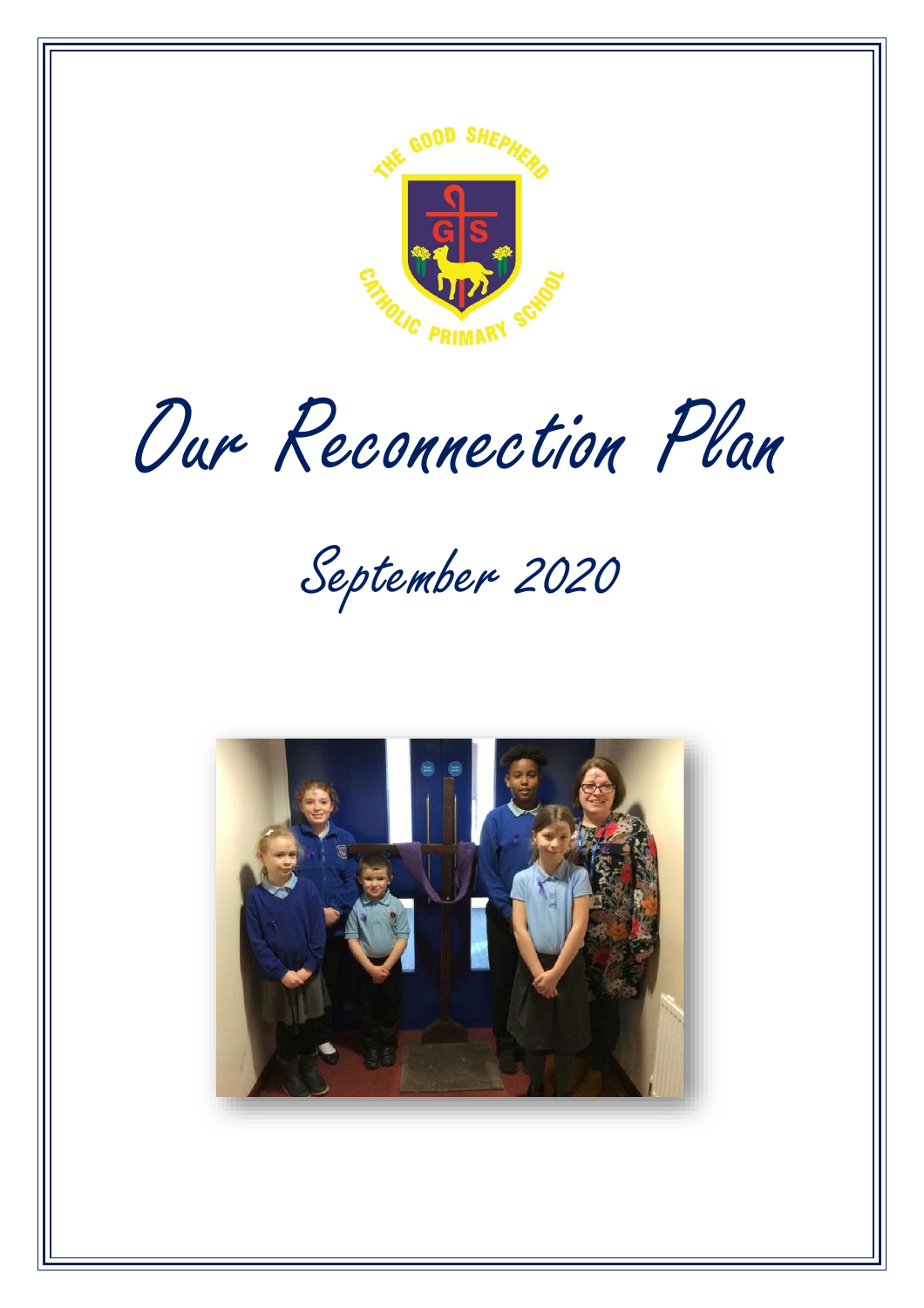## **Current guidance**

The Government guidance released on  $2<sup>nd</sup>$  July 2020 provided us with a context for their decision to request that schools open to all children from September and issued guidance for schools to adhere to and manage when opening. The guidance issued can be found in full here.

[https://www.gov.uk/government/publications/actions-for-schools-during-the-coronavirus](https://www.gov.uk/government/publications/actions-for-schools-during-the-coronavirus-outbreak/guidance-for-full-opening-schools)[outbreak/guidance-for-full-opening-schools](https://www.gov.uk/government/publications/actions-for-schools-during-the-coronavirus-outbreak/guidance-for-full-opening-schools)

Updated 28<sup>th</sup> August 2020.

At The Good Shepherd Catholic Primary we have been working hard on our plans for a full reopening ensuring that we:

- fulfil the expectations required of us;
- ensure that the safety of everyone is paramount in all our decisions and actions;
- continue to provide a high quality, well balanced curriculum to best support our pupils in their education.

## **Keeping children and staff safe**

**All schools must comply with health and safety law which requires them to assess risks and put in place proportionate control measures. Essential measures include:** 

- a requirement that people who are ill stay at home;
- robust hand and respiratory hygiene;
- enhanced cleaning arrangements;
- active engagement with NHS Test and Trace;
- formal consideration of how to reduce contacts and maximise distancing between those in school, wherever possible, and minimise potential for contamination so far as is reasonably practicable.

All schools have been provided with a set of actions to 'prevent' and 'respond to infection' which are summarised below:

#### **Prevention:**

- minimise contact with individuals who are unwell
- clean hands thoroughly and more often than usual
- ensure good respiratory hygiene 'catch it, bin it, kill it'
- enhanced cleaning
- minimise contact between individuals and maintain social distancing wherever possible
- where necessary, wear appropriate personal protective equipment (PPE)

## **Response to any infection:**

- engage with the NHS Test and Trace process
- manage confirmed cases of coronavirus (COVID-19) amongst the school community
- contain any outbreak by following local health protection team advice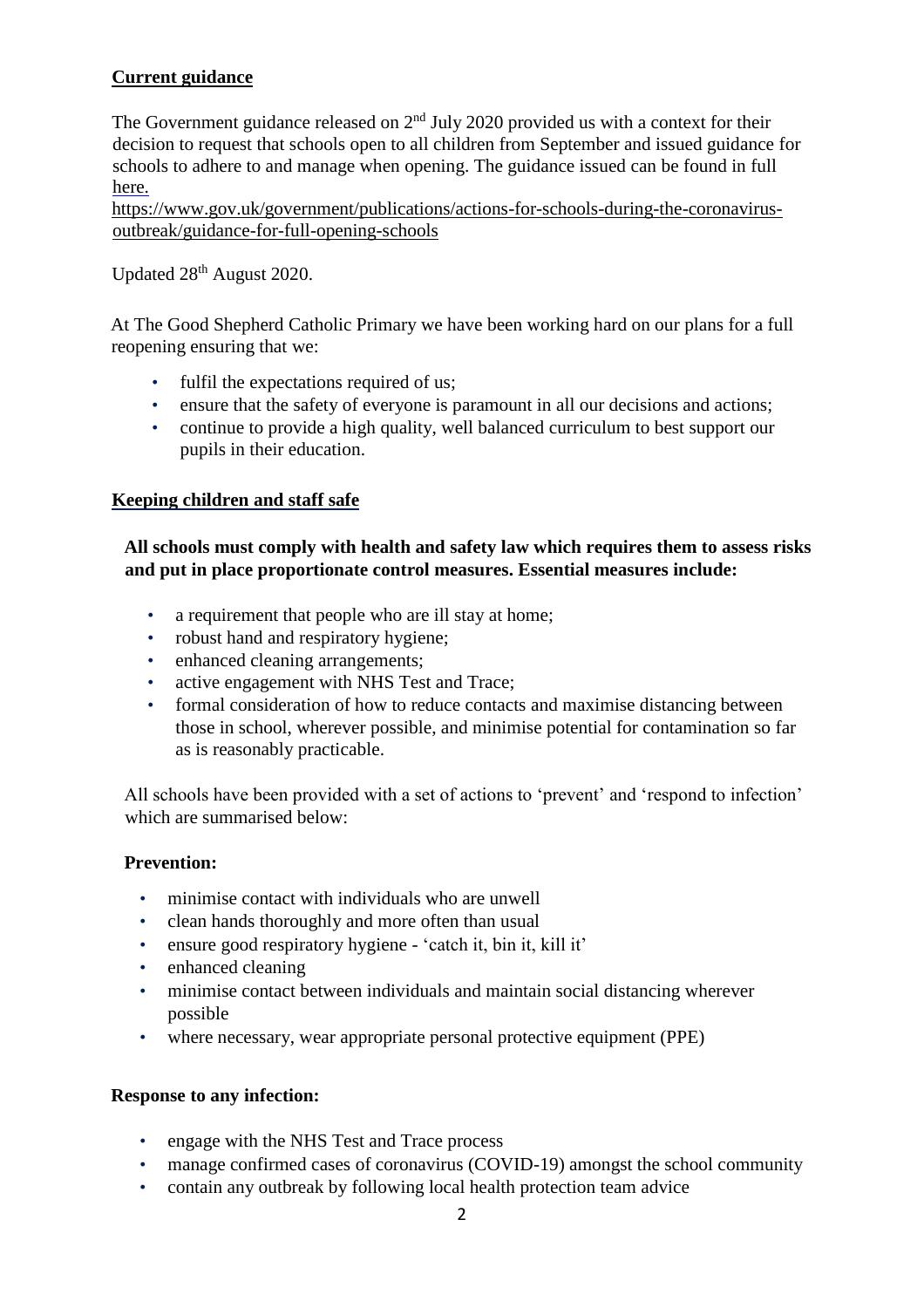## **Class and phase 'bubbles'**

We will group each phase (Foundation, KS1, LKS2 and UKS2) into 'bubbles' which will remain consistent and separate from other 'bubbles'.

For the majority of their time in school, the children will be in their own class bubble with their own teacher and support staff, but at playtimes and lunchtimes they will be separated into phases that will only have limited contact with other phases.

This will *'make it quicker and easier in the event of a positive case to identify those who may need to self-isolate, and keep that number as small as possible'.* 

#### **Attendance**

All children will be welcomed back to The Good Shepherd Catholic Primary School from Thursday 3<sup>rd</sup> September 2020 and attendance is mandatory unless children are on an individual plan, and arrangements have been made with Mrs Auburn (Family support Worker) or Ms Green (SENDCO). Please see the updated attendance policy on the school website for further information on this.

We support the government here which notes:

- *parents' duty to secure that their child attends regularly at school where the child is a registered pupil at school and they are of compulsory school age;*
- *schools' responsibilities to record attendance and follow up absence;*
- *the availability to issue sanctions, including fixed penalty notices in line with local authorities' codes of conduct.*

## **Shielding children**

Shielding advice for all adults and children will pause on  $1<sup>st</sup>$  August 2020. Where a pupil is unable to attend school because they are complying with clinical and/or public health advice, please contact Mrs Auburn our Family Support Worker [\(familysupport@thegoodshepherd.northants.sch.uk\)](mailto:familysupport@thegoodshepherd.northants.sch.uk) and we will work with you to support your child the best possible way we can.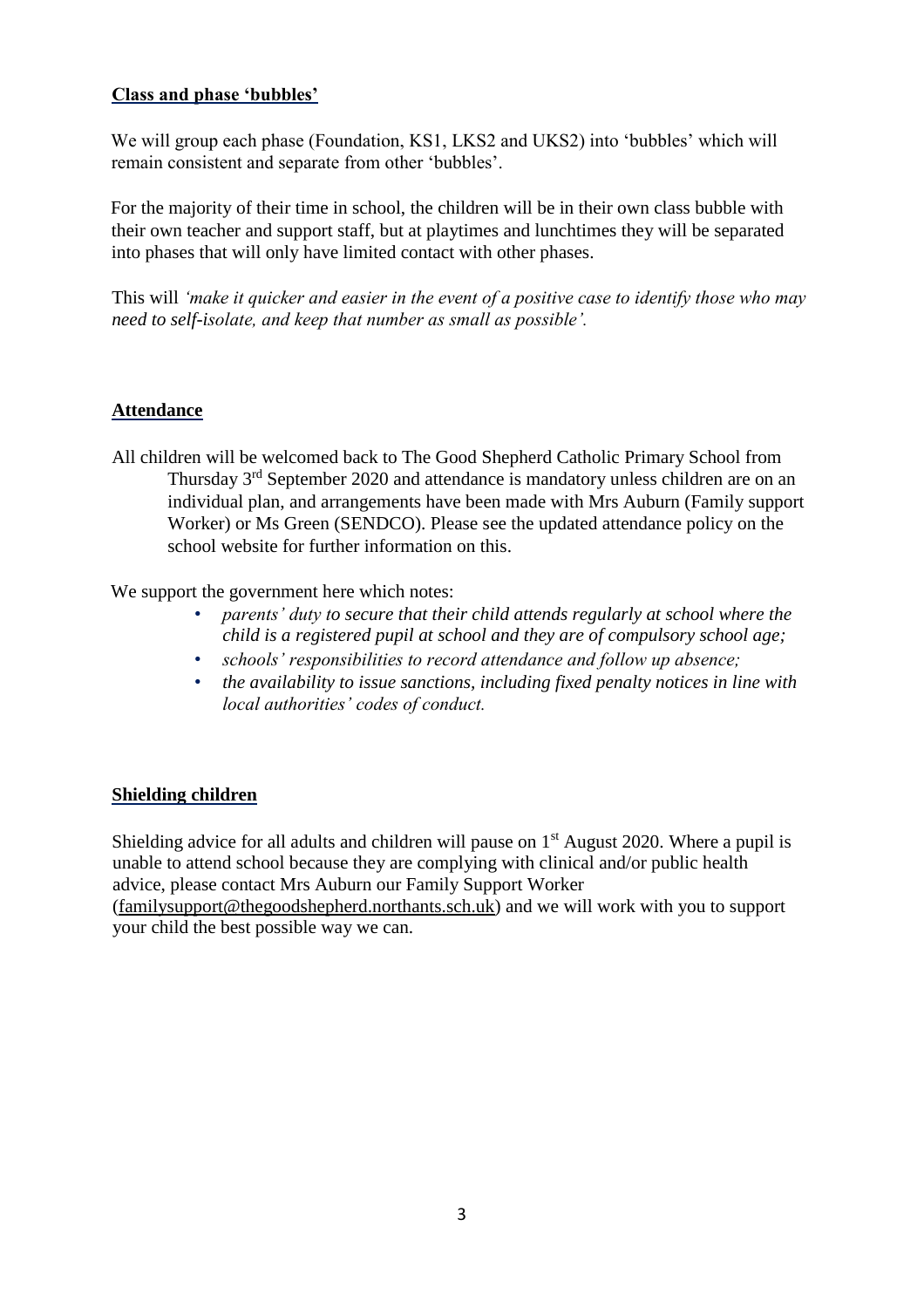## **Before Your Child Leaves Home in the Morning**

Please check for any of the following symptoms

- a high temperature;
- a new, continuous cough;
- a loss of or change to the sense of smell or taste.

If any of these symptoms are evident do not send them to school, contact our absence line on

• 01604 714399 or email [admin@thegoodshepherd.northants.sch.uk](mailto:admin@thegoodshepherd.northants.sch.uk) you can also log an absence via ParentMail Government advice must be followed.

## **Travel to and from school**

We encourage parents, carers, staff and pupils to walk, use a scooter or cycle to school if at all possible. Children and families should ensure they are following social distancing guidelines whilst travelling to and from school.

Face coverings are required at all times on public transport (including for children, over the age of 11).

**Parents should not congregate at the school gates to have a chat or a catch up.** 

#### **Morning Drop Offs**

## **First day back – Thursday 3 rd September 2020**

Children in Reception and Year 1 will enter through the main gates to the carpark at 8.35am to arrive in class at 8.45am. Children will enter via the external classroom doors. They will be asked to sanitize. Parents must drop off and leave the site promptly following the one way system we introduced before summer.

Year 5 and 6 will enter the pedestrian gates at 8.35am to arrive in class at 8.45am Children will enter via the external classroom doors. They will be asked to sanitize. Parents must drop off and leave the site promptly following the one way system we introduced before summer. Year 5 and 6 should be able to enter the site on their own **but no earlier than 8.35am**.

Children in Year 2 will enter through the main gates to the carpark at 8.55am to arrive in class at 9.00am. Children will enter via the external classroom doors. They will be asked to sanitize. Parents must drop off and leave the site promptly following the one way system we introduced before summer.

Year 3 and 4 will enter the pedestrian gates at 8.55am to arrive in class at 9.00am. Children will enter via the external classroom doors. They will be asked to sanitize. Parents must drop off and leave the site promptly following the one way system we introduced before summer.

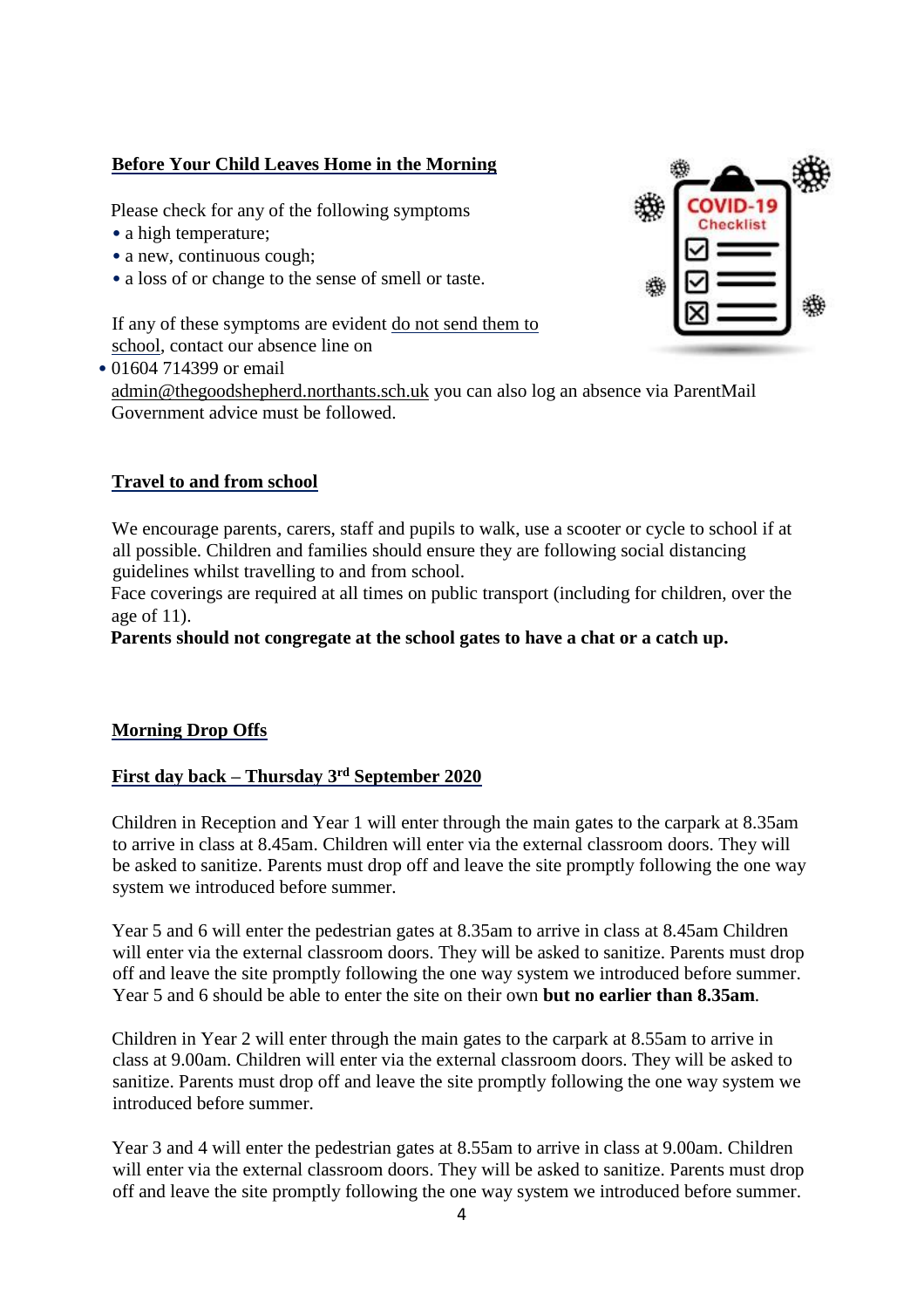To ease congestion, we will continue to have staggered start and finish times**. It is important that we do not have parents congregating at the school gates and that we limit the number of interactions across bubbles.** 

We would encourage only 1 parent/adult to drop off and collect to help minimise the number of adults on site.

Where possible, particularly with older children we would ask parents to drop at the gate in the mornings.

| Year        | From 3rd September onwards                                                                                                 |  |  |  |  |
|-------------|----------------------------------------------------------------------------------------------------------------------------|--|--|--|--|
| Group       |                                                                                                                            |  |  |  |  |
| Year        | 8.35-8.45am                                                                                                                |  |  |  |  |
| EYFS, 1     | Please enter school via the car park gate and line up outside the door to your<br>classroom socially distanced from others |  |  |  |  |
|             |                                                                                                                            |  |  |  |  |
| Year 2      | 8.55 - 9.00 am                                                                                                             |  |  |  |  |
|             | Please enter school via the car park gate and line up outside the door to your                                             |  |  |  |  |
|             | classroom socially distanced from others                                                                                   |  |  |  |  |
|             |                                                                                                                            |  |  |  |  |
| Year $3, 4$ | 8.55 - 9.00 am                                                                                                             |  |  |  |  |
|             | Please enter school via the pedestrian gate and line up outside the door to your                                           |  |  |  |  |
|             | classroom socially distanced from others                                                                                   |  |  |  |  |
|             |                                                                                                                            |  |  |  |  |
| Year $5, 6$ | 8.35-8.45am                                                                                                                |  |  |  |  |
|             |                                                                                                                            |  |  |  |  |
|             | Please enter school via the pedestrian gate and line up outside the door to your                                           |  |  |  |  |
|             | classroom socially distanced from others                                                                                   |  |  |  |  |

## **End of the day – Collection**

Parents are requested to line up socially distanced outside child's class and your child will be brought to you. Once you have collected your child, please leave the area and the school site as quickly as possible to allow the next group of parents to line up to collect their children.

Please can parents ensure they are on time to ensure a swift collection. This system has been working very effectively during reopening for the priority year groups, however in September there will be a greater number of pupils being collected and a shorter period of time between each collection. This is to support families with siblings.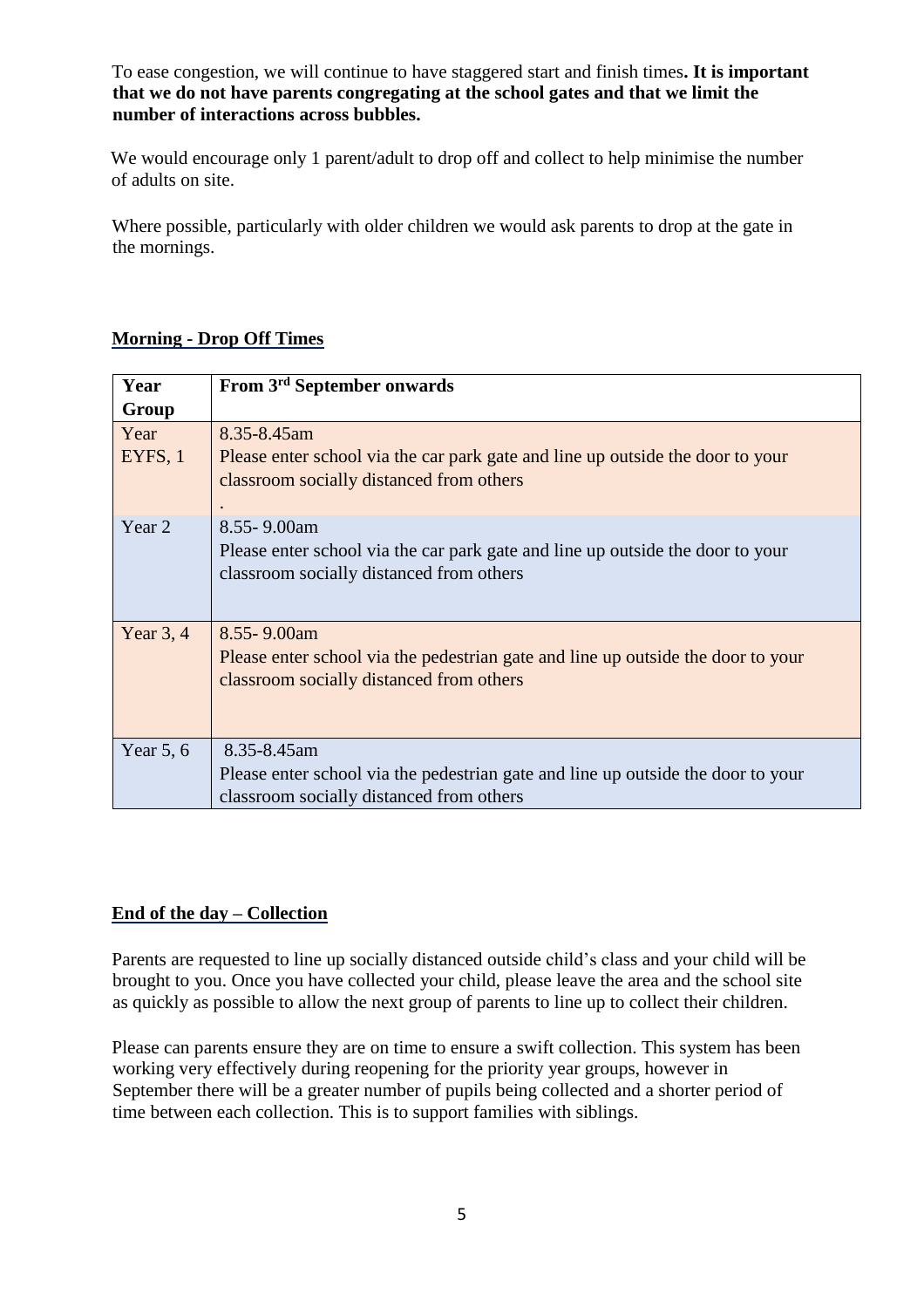| <b>Year Group</b> | <b>Time and Collection Point</b>                                                            |  |  |  |  |  |
|-------------------|---------------------------------------------------------------------------------------------|--|--|--|--|--|
| <b>EYFS</b>       | $12.00$ (from $3/09/20 - 11/09/20$ )                                                        |  |  |  |  |  |
|                   | 1.00pm (from $14/09/20 - 18/09/20$ )                                                        |  |  |  |  |  |
|                   | 3.00pm (from 21/09/20 onwards) Please enter main gate to car park, following                |  |  |  |  |  |
|                   | one way system to collect your child from their classroom.                                  |  |  |  |  |  |
|                   | Please enter main gate to car park, following one way system to<br>3.00 <sub>pm</sub>       |  |  |  |  |  |
|                   | collect your child from their classroom.                                                    |  |  |  |  |  |
| $\mathcal{D}$     | 3.15pm Please enter main gate to car park, following one way system to                      |  |  |  |  |  |
|                   | collect your child from their classroom.                                                    |  |  |  |  |  |
| 3 and 4           | Please enter pedestrian gate to car park, following one way system to<br>3.15 <sub>pm</sub> |  |  |  |  |  |
|                   | collect your child from their classroom                                                     |  |  |  |  |  |
| 5 and 6           | Please enter pedestrian gate to car park, following one way system to<br>3.00 <sub>pm</sub> |  |  |  |  |  |
|                   | collect your child from their classroom                                                     |  |  |  |  |  |
|                   |                                                                                             |  |  |  |  |  |

**\*\*Please note we will review the collection arrangements regularly in September to ensure they are working effectively and we are happy with the safety precautions in place. Please be aware we will make amendments to timings if we feel it is necessary.**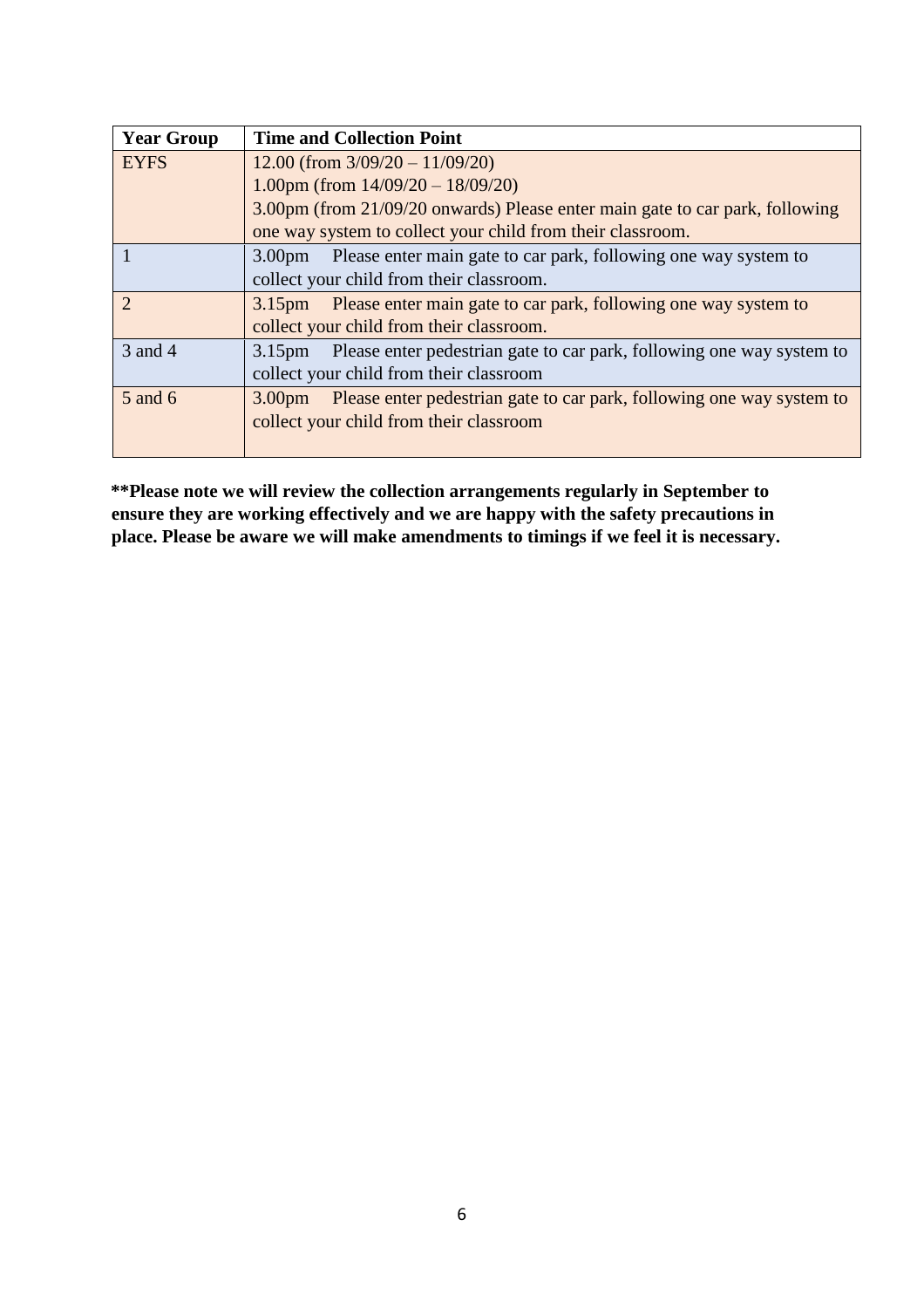#### **Arrangements in school**

Children in EYFS (and Year One in the autumn term) will be following a free flow, play-based curriculum. Whole class teaching sessions will be no longer than 15 minutes and all classrooms will be well ventilated. It will not be possible, nor is it required, to enforce social distancing measures with children in EYFS. This means that children will come into contact with all the children in their class and they are likely to come into contact with all the children in the year group during outside free flow and lunchtimes. Children will wash their hands



often and surfaces and equipment will be regularly sanitised.

#### **Learning resources**

For individual and very frequently used equipment, such as pencils and pens, staff and pupils will have their own items that are not shared. Classroom based resources, such as books and games, can be used and shared within the class bubble; these will be cleaned regularly, along with all frequently touched surfaces. In KS1 and KS2, resources that are shared between classes or bubbles, such as sports, art and science equipment will be cleaned frequently and meticulously and always between bubbles, or rotated to allow them to be left unused and out of reach for a period of 48 hours (72 hours for plastics) between use by different bubbles.

## **Assemblies**

There will be no traditional whole school or key stage assemblies during the first part of the autumn term and these will be replaced by a Virtual Celebration Assembly, which will be watched by children in multiple classrooms on touchscreens.

We are keeping an open mind about Harvest and Christmas productions but all should be aware that, even at this early stage, full-scale productions look unlikely in the autumn term.



#### **Reading Books**

Reading books will be shared in bubbles. We are hoping to set up a system which will enable books to go home. This will require books to be placed in a box and left for 72 hours before returning to the shelves. More details to follow. If your child has a reading book at home, please return it on the first day back in September.

#### **Enhanced cleaning regimes**

Since lockdown and opening for keyworker children, our school has had enhanced cleaning systems in place and has also been regularly deep cleaned. We have adjusted our cleaning rotas with our site team to ensure that more regular cleaning goes on during the school day –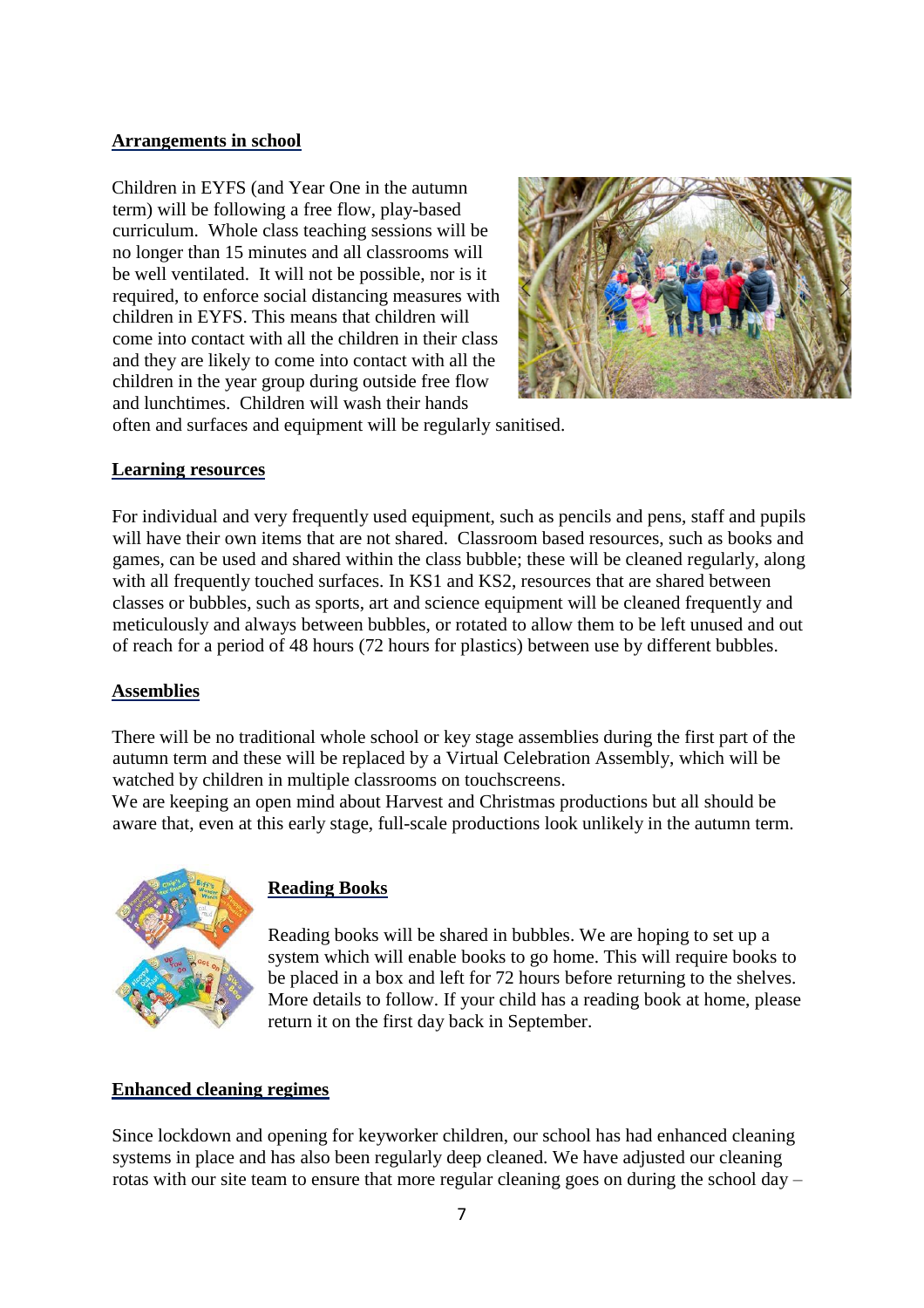with particular attention paid to those surfaces that are frequently touched, like door handles. School staff not normally involved in these duties like teachers and support staff have also been helpful in keeping their own classrooms clean and extra materials have been provided for this purpose. We anticipate these arrangements will stay in place until further notice.

## **Coats and bags**

Initially we would ask children to hang their coats on their own chairs in their own classrooms. Please keep items brought into school to a minimum as much as possible. Children should only bring their packed lunch and a drinks bottle. This will be in class under their desk therefore it is important that it is in a small bag. Not a rucksack with long straps.

## **The importance of fresh air**

Windows and doors will be left open as much as possible to aid ventilation. Teachers will plan as many outdoor learning activities and therefore it is essential that the children come suitably dressed for all weather possibilities.

## **After School Clubs Plan**

As there is a huge need to get our children back being physically active, The Good Shepherd is planning on organising sports clubs for the first half term a little differently.

We will be offering every child in the school from years 1-6 a chance to take part in a multi-sport club for FREE!





Please see below for when your child will be able to take part in a club. We can only offer it to the first 20 children in each year group so places will be given on a first come first serve basis with slips returned to the office drop off point.

## **Year group plan:**

```
Clubs 3:15-4:15pm
```
*(Multi Sports club- playing lots of fun games to get the children engaged and active)*

| <b>TUESDAY</b> afterschool |                       | WEDNESDAY<br>afterschool |           | <b>THURSDAY</b> afterschool |           |
|----------------------------|-----------------------|--------------------------|-----------|-----------------------------|-----------|
| YEAR 1                     | Mr Pearce             | YEAR <sub>3</sub>        | Mr Pearce | YEAR <sub>2</sub>           | Mr Pearce |
| YEAR <sub>5</sub>          | Mr                    | YEAR <sub>4</sub>        | Mr        | YEAR <sub>6</sub>           | Mr        |
|                            | <sub>1</sub> Flanagan |                          | Flanagan  |                             | Flanagan  |

## **These are the same days as your child has PE so will already be in PE kit.**

We will then reassess options for the following half term, hopefully moving towards what we have offered in the past.

8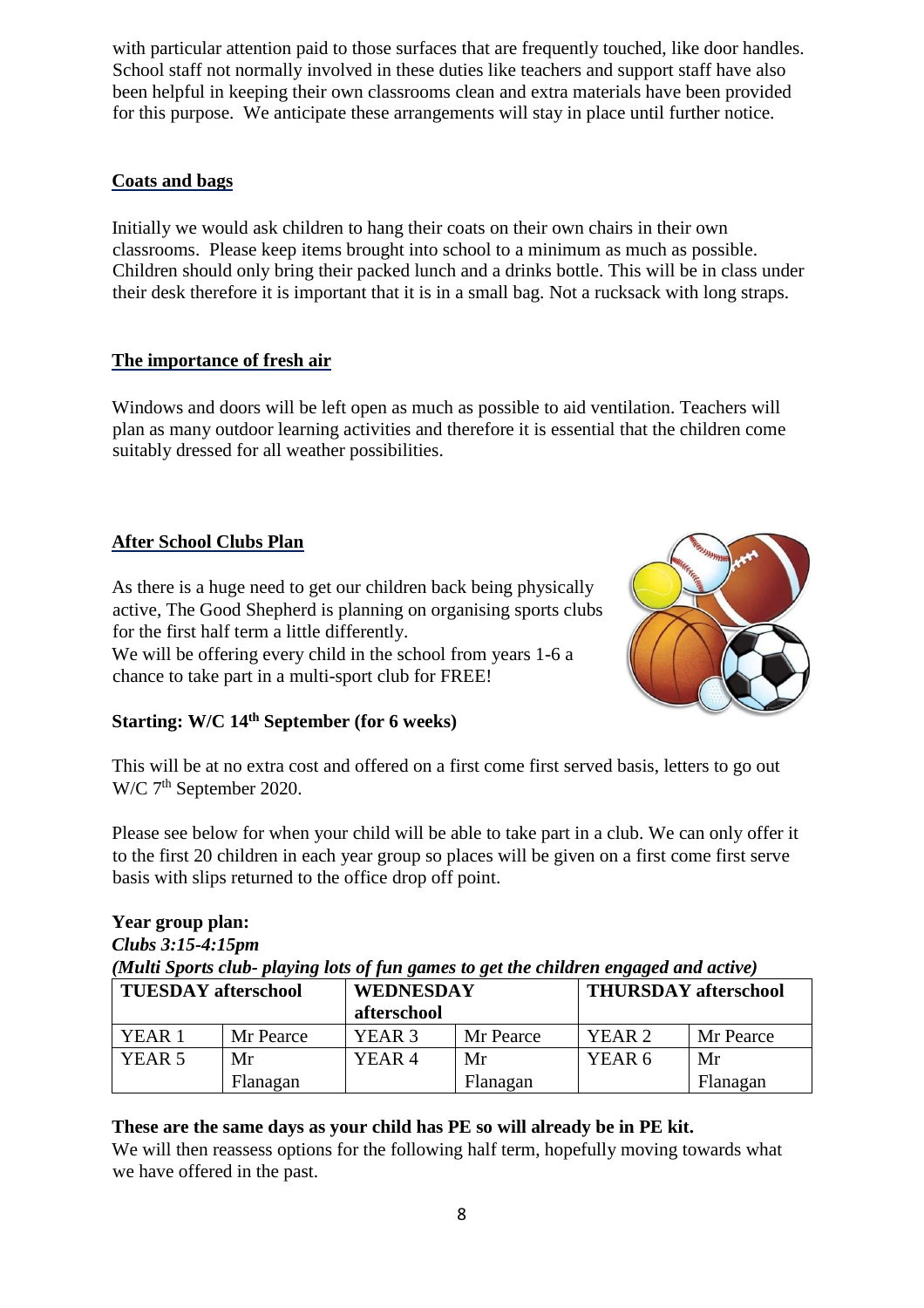## **School Office**

The School Office will remain closed to personal visitors. Parents and carers should do all they can to ensure that children have all that they need for the day (e.g. packed lunches) at the start of the day and if there is an instance where their child needs to be collected at a different time, they should telephone or e-mail the school to make arrangements with as much notice as possible. Senior staff will then arrange to meet parents with their child in the open air. All other communication should be done by telephone or e-mail as far as possible.

Tel: 01604 714399 [admin@thegoodshepherd.northants.sch.uk](mailto:admin@thegoodshepherd.northants.sch.uk) [bursar@thegoodshepherd.northants-ecl.gov.uk](mailto:bursar@thegoodshepherd.northants-ecl.gov.uk) [familysupport@thegoodshepherd.northants.sch.uk](mailto:familysupport@thegoodshepherd.northants.sch.uk)

#### **Communication**

Communication with parents is really important to us. Due to the current restrictions, we would request that meetings with members of staff are by prior arrangement only so that social distancing and safety precautions can be put in place. Please do this via the contact details above. A member of staff will support you in making these arrangements. Please keep face to face conversations to a minimum at the classroom.

#### **Behaviour**

An addendum to our behaviour policy was formulated in June 2020 when the first groups of children returned to school. We have put a new [behaviour policy](http://www.thegoodshepherdcatholicprimaryschool.org.uk/page/?title=Policies+and+Documents&pid=22) on the website to reflect the changes in how behaviour is tracked but the addendum remains at the end. In the addendum, we have had to change some of our expectations around pupils' behaviour and make these clear to all. In these times of heightened risk to our health, it is important that children and staff are aware that behaviour which jeopardises the health of others, is taken very seriously.



Our Good Shepherd values and ethos remain unchanged, and children are expected to uphold them.

In addition to our Good Shepherd expectations, children must be aware of the new requirements in the addendum namely that they must:

- Stay at least 1+ metres apart from each other wherever possible (with a common sense approach taken to EYFS and younger pupils);
- Use their own specific equipment (including resources) and not share any of these;
- Not share any food, drinks, cups or water bottles;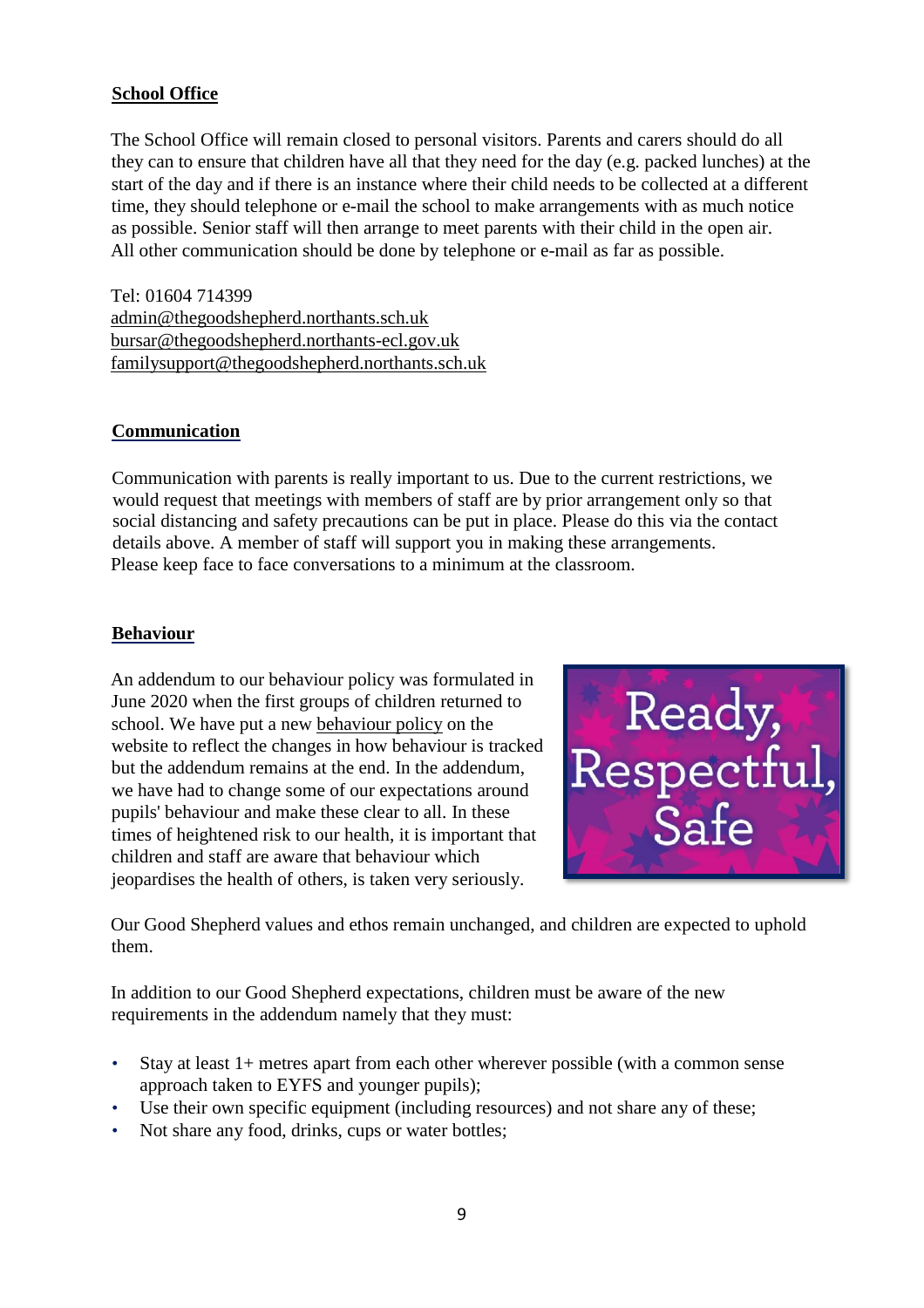• Work, eat and play in our designated group and minimise contact with children from other groups (including in the playground, anywhere on the school site and on their way to and from school)

- Move around school as instructed by their teacher/adult and avoiding other people
- Never cough, sneeze or spit towards another person; catch all coughs and sneezes in a tissue and throw it away (catch it, bin it, kill it), then wash their hands

• Wash hands frequently (including whenever we are asked to), with soap and water for 20 seconds (e.g. by singing Happy Birthday twice) or with hand sanitiser if soap and water are not available.

It is essential that the children listen to and follow instructions at all times and adhere to the guidelines set by the government and the school. This is required inside school and outside during breaks and lunches. Any child who is unable to do this is risking the safety of themselves, other children and staff and we will ask parents to collect them immediately. A risk assessment will then be completed to determine whether it is safe to have the child back in school. If we deem a child to be unsafe to have in school, we will work with parents to arrange provision the child can access safely.

## **School lunches**.

We intend to have a full school offer for hot lunches again from the 3<sup>rd</sup> September 2020 provided by Coombs Catering with a return to the normal payment arrangements via our School Gateway Booking System.

Lunch will be delivered to children in their class bubble. Children will not be mixing in the dining hall.



#### **Year 3 parents should be aware that universal free school dinners do not apply in KS2 and that payment for meals booked will be required.**

If parents are unsure about whether they are entitled to free school meals and need to pay or not, they should contact the school office. We are aware that many families' situations have changed due to the COVID-19 pandemic and you could now be entitled to free school meals and the pupil premium funding, please contact the school office and we will support you with this or you can apply directly via the link below:

[https://www.northamptonshire.gov.uk/councilservices/children-families-education/schools](https://www.northamptonshire.gov.uk/councilservices/children-families-education/schools-and-education/Pages/pupil-premium.aspx)[and-education/Pages/pupil-premium.aspx](https://www.northamptonshire.gov.uk/councilservices/children-families-education/schools-and-education/Pages/pupil-premium.aspx) 

We have arrangements in place to ensure that during lunch time, separation between 'bubbles' is maintained. Children will always have the chance to wash their hands before eating.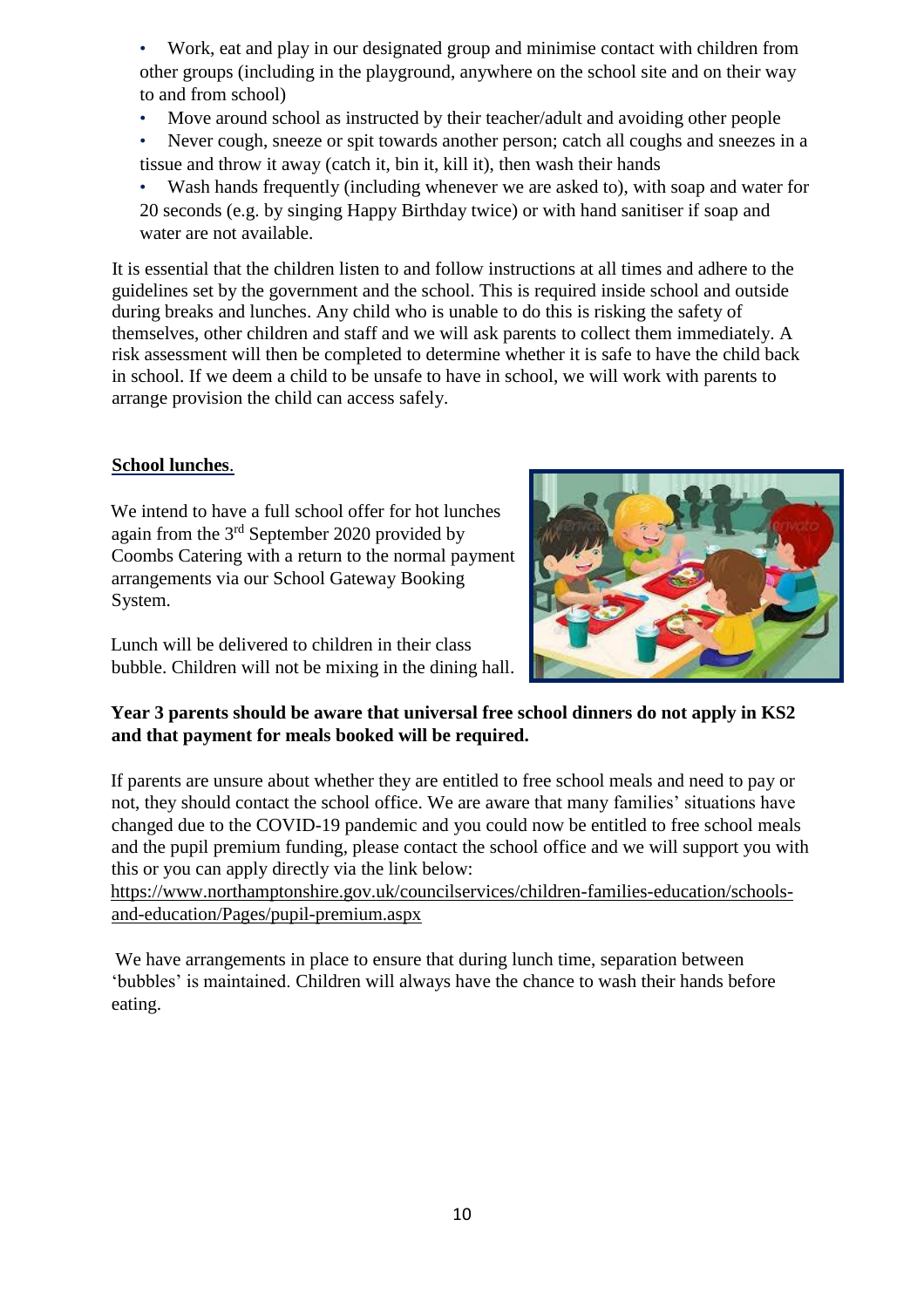

## **Packed Lunches**

Please ensure your child has all the cutlery they need and their meal is easy for them to manage on their own.

## **Availability of water on site**

All pupils should have their own school water bottle that is untouched by other children or staff. No water fountains are currently available at school. Water is available in school to refill children's own water bottles. Disposable plastic cups may also be available that should be thrown away after use.



## **School uniform**

It is an expectation that all children will wear the approved school uniform. We expect our children to take great pride in their school and this is reflected in the way they dress. The new School uniform may now be worn.

We would ask that children arrive PE ready on their set day.

They can either wear a plain Navy/Black Tracksuit (No logos) and a blue T shirt. A number of parents have asked if children can wear their old school uniform T shirt and sweatshirt on PE days with black or navy tracksuit bottoms. This is a great idea.









V neck sweatshirt with logo / cardigan with logo / grey pinafore / skirt / trousers / white shirt / school tie / black school shoes



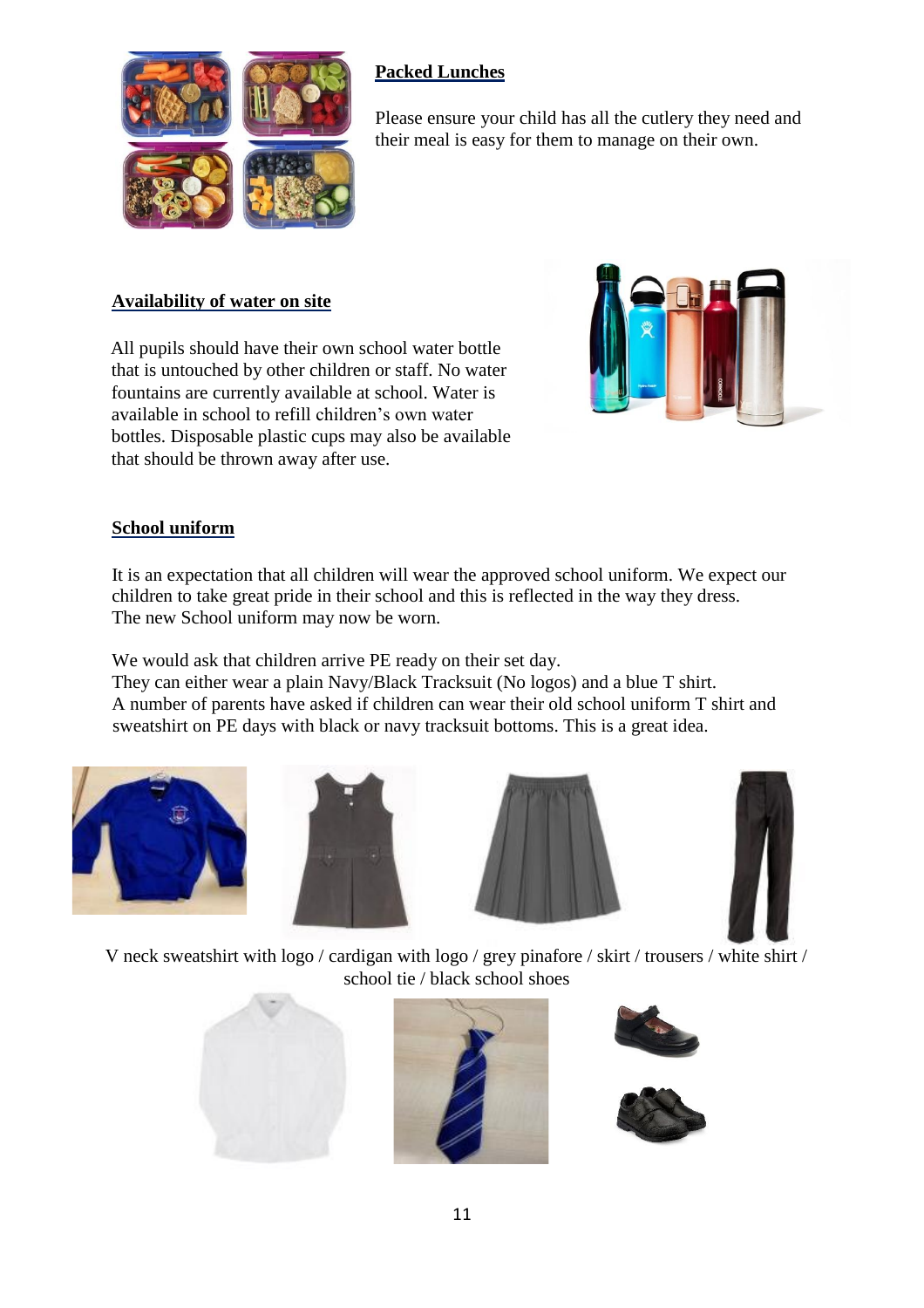

Black or navy shorts or jogging bottoms / sky blue or white t-shirt / black or navy sweatshirt / white or black trainers



## **Uniform Supplier**

The School Uniform Shop is our supplier. Due to the current situation and the size of their shop, delivery is the option available at present.

## **Uniform is purchased online or in store from [The Schoolwear Shop.](https://theschoolwearshop.net/schools-en/good-shepherd-catholic-primary-school/)**

Visit them at the following address:

The Schoolwear Shop Ltd, 40 - 42 Abington Square, Northampton NN1 4AA

You can call them on 01604 635828 or email [info@theschoolwearshop.net.](mailto:info@theschoolwearshop.net)

To purchase uniform online, you will need to register with them by going to the website: **[https://theschoolwearshop.net/schools-en/good-shepherd-catholic-primary](https://theschoolwearshop.net/schools-en/good-shepherd-catholic-primary-school/)[school/](https://theschoolwearshop.net/schools-en/good-shepherd-catholic-primary-school/)**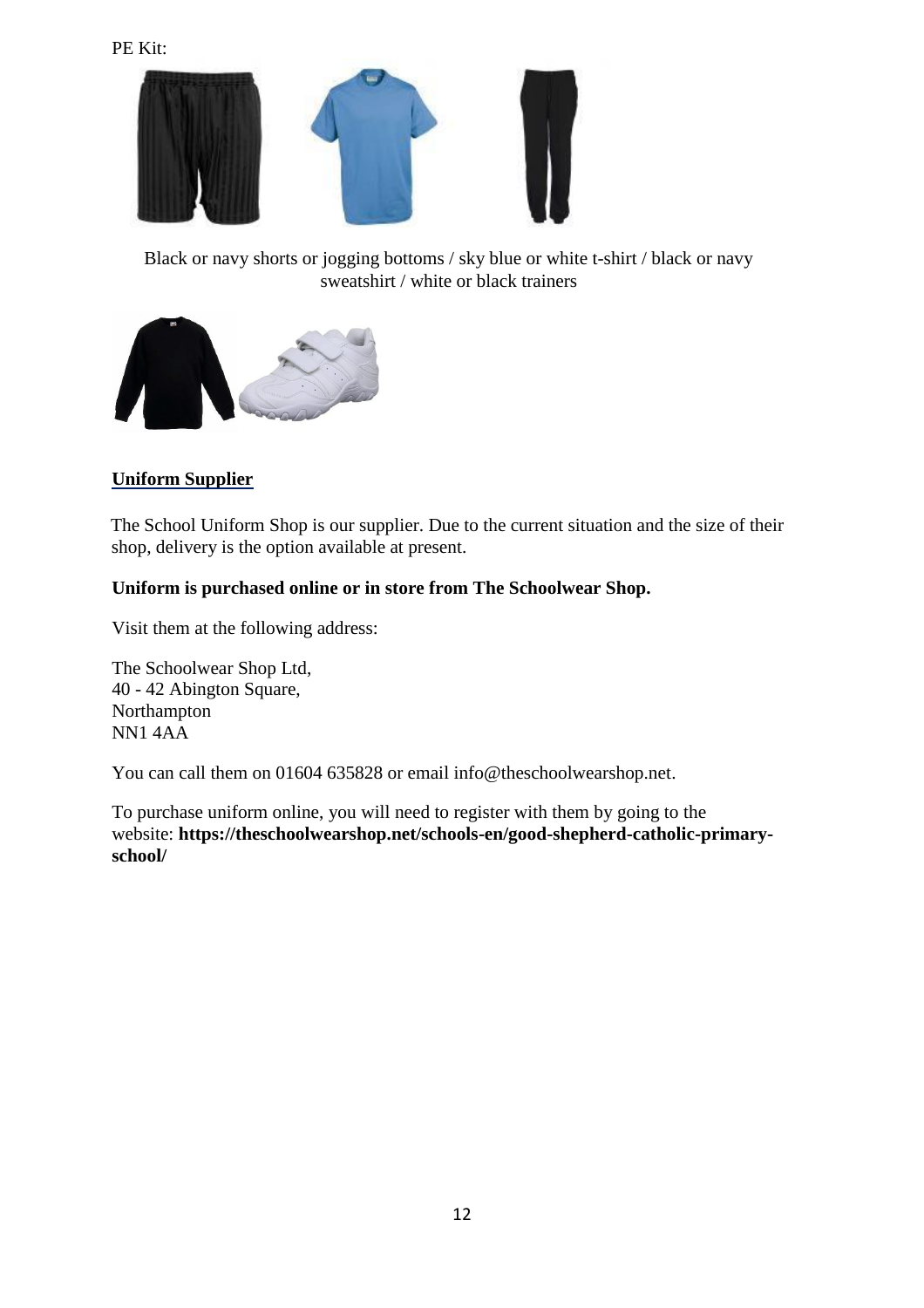## **Curriculum for reconnection**

Whilst we are confident that many children will quickly 'bounce back' after the lockdown we are aware that there will be some children returning who have experienced bereavements amongst friends or family or who have experienced anxiety or stress during this time.

In September we have planned to begin our updated PSHE curriculum and we have now reconfigured this for autumn 2020 so that work in all year groups centres on health and wellbeing.



## **Collective positive mind set – contextualising the lockdown**

At The Good Shepherd Catholic Primary, we do not feel that it is helpful to focus on what has been 'lost' during the shutdown. A young person's school career is typically 468 weeks long and most children have been out of school for 14 weeks, which represents below 3% of their total school career. Moreover, during that time many of our children have been working hard and producing good work and have benefited from time spent with their families, exploring and experiencing different opportunities to grow, learn and achieve in different contexts. Our staff will remain calm and measured in September knowing that whatever the situation, we have the staff with the best knowledge and experience of how to teach, support and help our children in 'closing the gap' where required. We will not make our children worry unnecessarily or make them think that things are worse than they are and where issues present themselves, our language will reflect a 'growth mind set' philosophy – '*you can't do it yet*'.

## **Assessment**

Our teachers will make adaptations establishing 'what has to be learned' rather than sticking rigidly to our usual long term plans. Class teachers will use their own expertise to establish starting points for each class in the autumn term and will likely have to take 'a step back' in order to help children then move forward with confidence but each child and class will be different. In schools, this way of assessing what should be taught next is known as 'formative assessment', that is the judgements teachers make on a day-to-day basis during class work which allow them to assess attainment and progress. To strengthen routines, relationships and resilience it is important that, in a measured supportive way, teachers and children get back to established ways of working rather than spending too long on a formal testing regime, especially when children's confidence will be low.

## **Broad and balanced curriculum**

Although there are some restrictions in place (e.g. singing in large groups) we fully intend to continue with our normal ambitious and broad curriculum in all subjects from the start of the autumn term. We will make use of existing flexibilities to begin at appropriate starting points for all our children and this may mean that not all subjects are taught every term.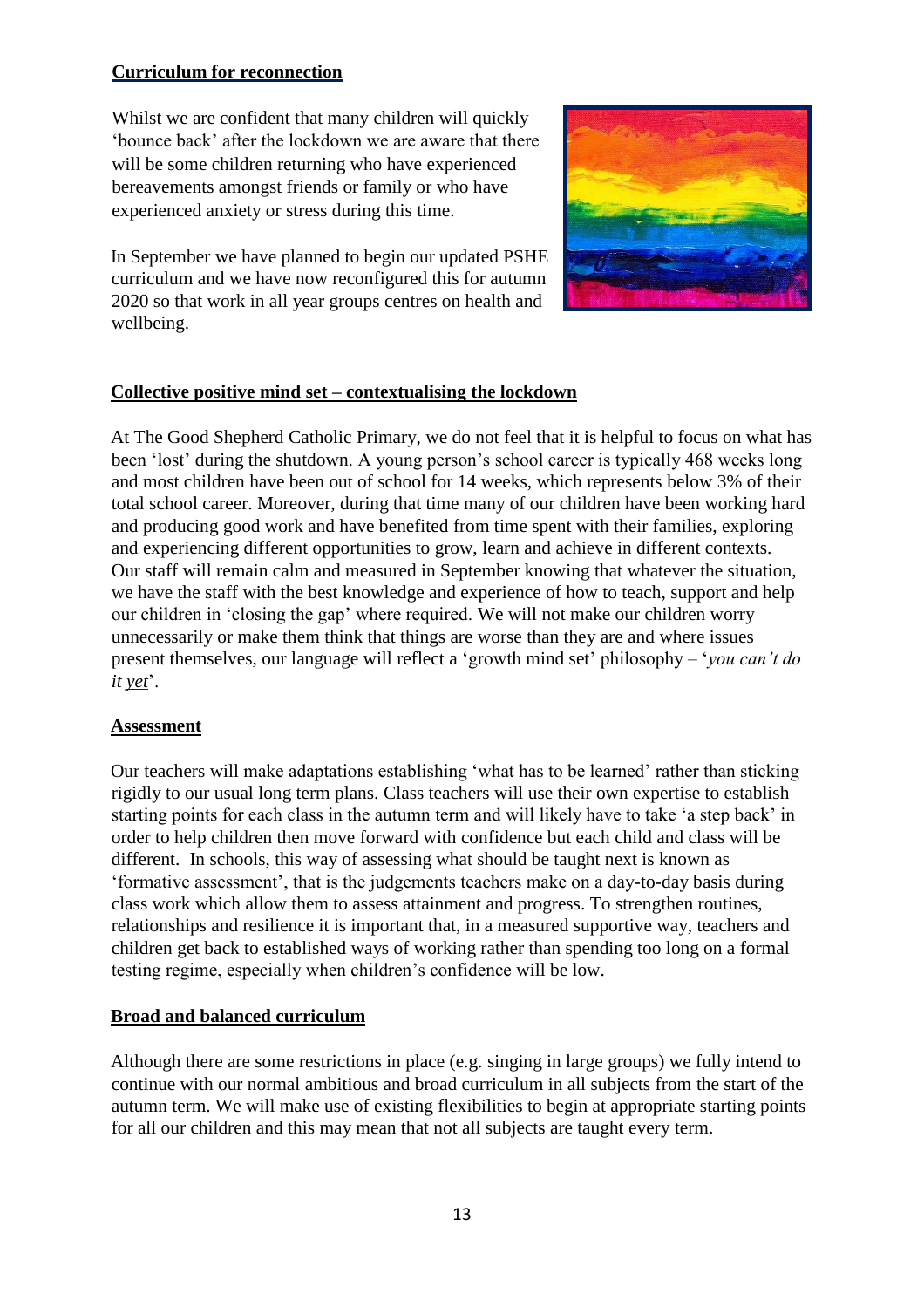## **Pupils with additional needs**

We are aware that for some children with additional needs, returning to school after lockdown may cause additional anxiety or stress. Children with additional needs will be supported by the school inclusion team to ensure a smooth transition when returning to school. Ms Green has been working with our families to support children in their transition back into school. In some cases, children with additional needs may require a risk assessment to be completed.

Staff will continue to be responsive to the needs of individual pupils and additional support will be provided where necessary. Small group or 1:1 support may take a different form in the autumn term so that adults and children remain safe, for example, sitting side by side, staff and pupils working at a greater distance from each other, and working in different parts of the school building. Staff who are in close contact with individual children may wear PPE.

## **Children or staff suspected of having COVID-19**

In line with DfE guidance, in the case of a suspected infection the school will:

- Engage with the NHS Test and Trace process. We ask that parents and staff inform the school immediately of the outcome of any test;
- Manage confirmed cases of coronavirus (COVID-19) amongst the school community. The school will text or email parents with a notification of a confirmed infection including which 'bubble' this may affect. We



will not share the names or details of people suspected of having or conformed to have coronavirus;

• Contain any outbreak by following local health protection team advice. For the avoidance of doubt, the new advice says that we 'must send home those people who have been in **close contact** with the person who has tested positive, advising them to self-isolate for 14 days since they were last in close contact with that person when they were infectious.

'Close contact' now means:

- face to face contact with an infected individual for any length of time, within 1 metre, including being coughed on, a face to face conversation, or unprotected physical contact (skin-to-skin);
- proximity contacts extended close contact (within 1 to 2 metres for more than 15 minutes) with an infected individual;
- travelling in a small vehicle, like a car, with an infected person.
- When a case is suspected in school, the child will be immediately isolated from other pupils and staff. Staff supervising these children should also try to ensure they remain two metres away while still aiming to provide the reassurance and care particularly young children will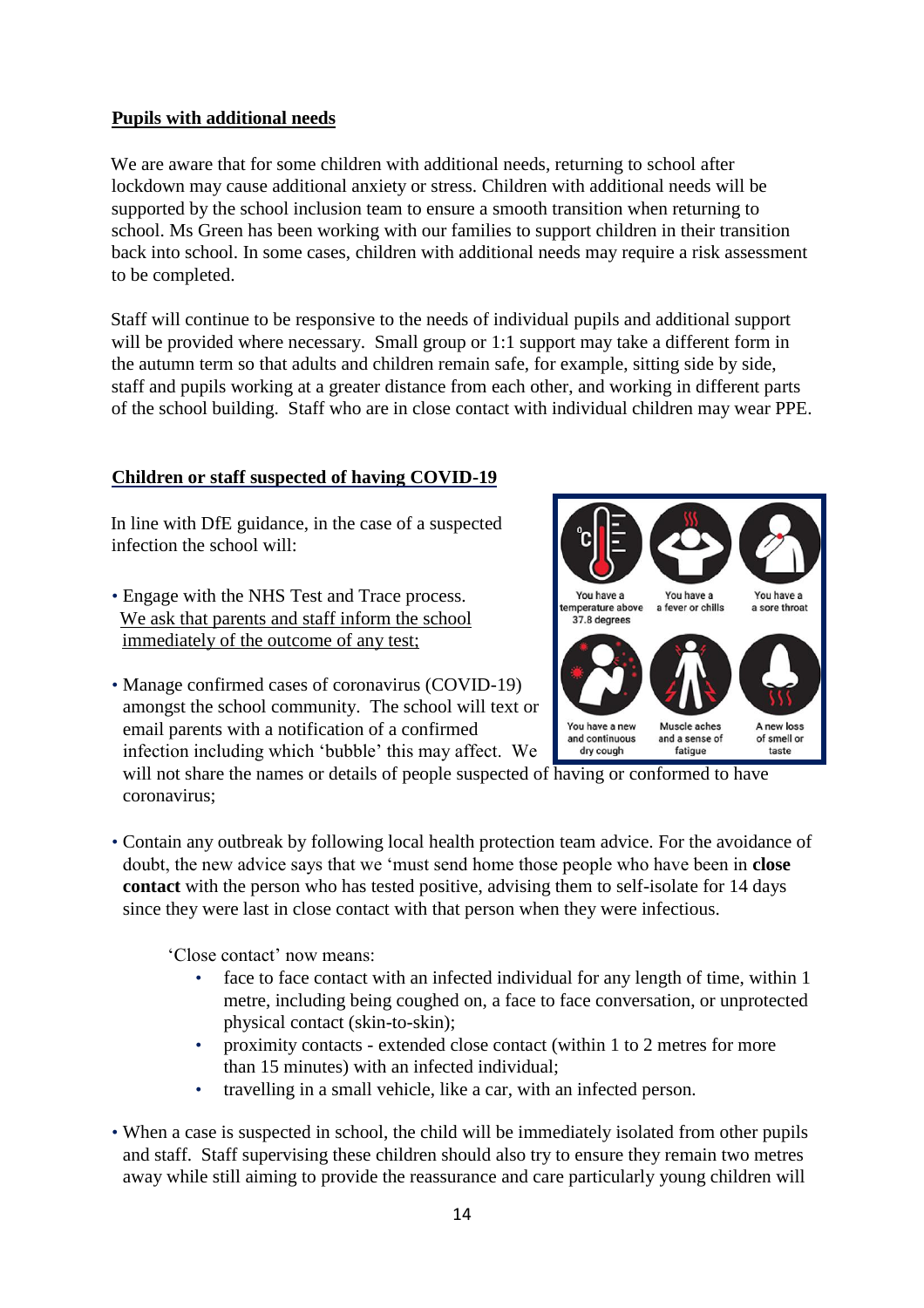need. Enhanced PPE is available for these staff and older children may be offered a mask. The school will contact parents and request they collect their child from the school immediately.

• We ask that parents whose child has been identified as having a suspected case of COVID-19 should seek immediate medical advice.

The guidance says *'Anyone who displays symptoms of coronavirus (COVID-19) can and should get a test*.'

We expect children to self-isolate according to the Public Health England guidance here: https://www.gov.uk/government/publications/covid-19-stay-at-homeguidance/stay-at-homeguidance-for-households-with-possible-coronavirus-covid-19-infection

**Households with a confirmed case of Coronavirus** should follow the advice laid out by Public Health England here: https://www.gov.uk/government/publications/covid-19-stayathome-guidance regarding isolation and should keep their school informed about their planned date of return following isolation.

**In the event of a local authority (Northampton) wide lockdown,** the school would revert to an enhanced version of the arrangements which were in place during the nationwide lockdown.

**KIDZZ** 

## **Wrap around care**

KidsStop will no longer be providing a wrap-around child care service in school.

From **Monday 7th September 2020 school will provide its own breakfast club.**



Wherever possible, we will try to keep children within their own bubbles with the same set of staff. However, this cannot be guaranteed and parents should be aware that children are likely to mix with a limited number of children outside their 'bubble' in breakfast club.

We have made the decision that this was justifiable given that the alternative is no provision at all for working parents. The children will sanitise their hands regularly and additional cleaning measures will be in place.

Booking is available up to an entire term, allowing you to select the days you require. Bookings and payments need to be made through Mrs Rathbone who will be based in front reception on Wednesday afternoons for the following week to ensure a place for your child and adequate staffing levels. Please note, Breakfast club is very popular and sessions do book up in advance.

Session prices are listed below:

## **Breakfast Session - without breakfast (8am-9am/9.15am)** - £3.00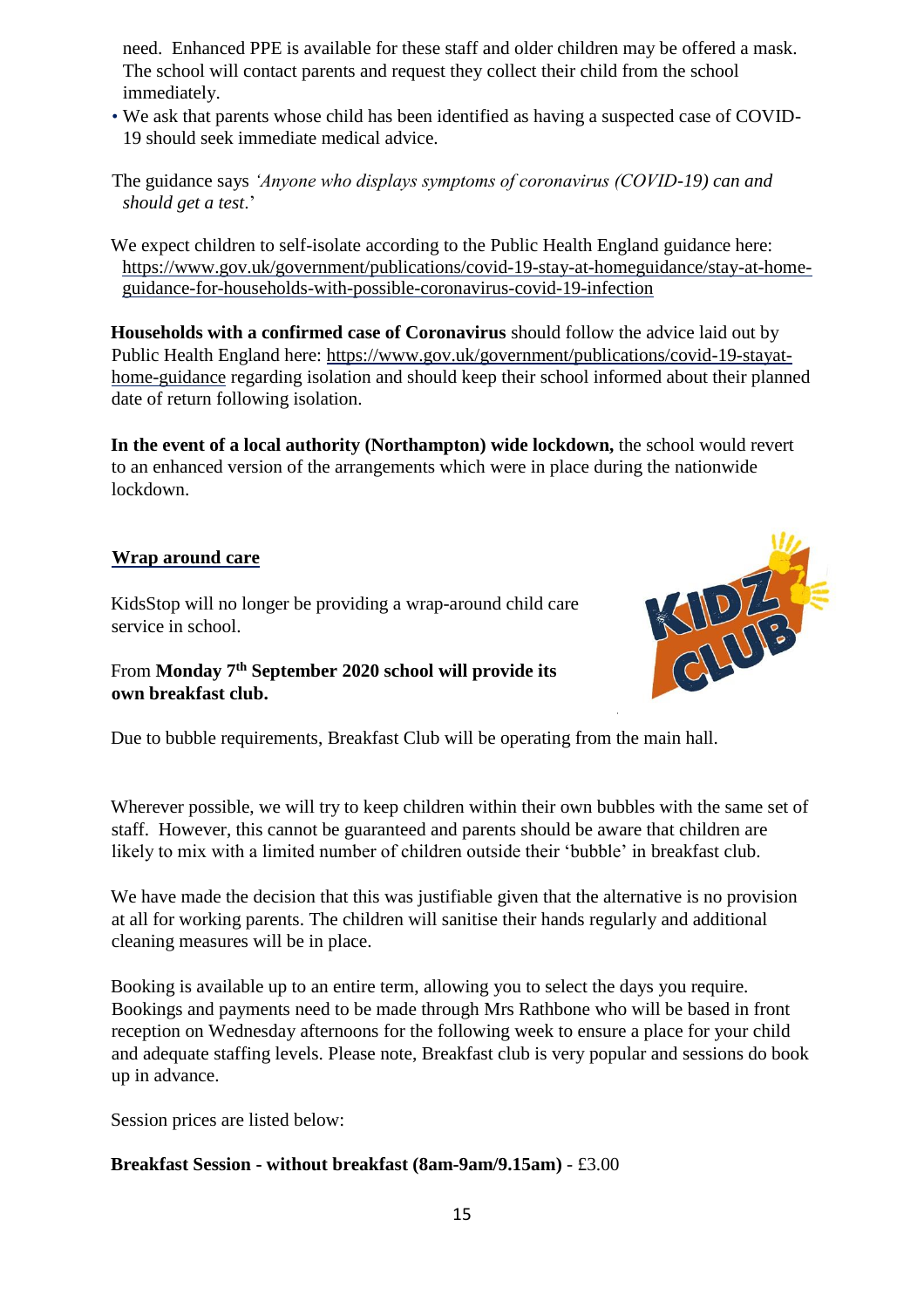#### **Breakfast Session - includes breakfast (8am-9am/9.15am)** - £4.00

#### **There will be no entry after 8.15am**

Please email the office for a Breakfast Club form - [bursar@thegoodshepherd.northants](mailto:bursar@thegoodshepherd.northants-ecl.gov.uk)[ecl.gov.uk](mailto:bursar@thegoodshepherd.northants-ecl.gov.uk)

#### **Questions You May Have**

As there are a number of changes to our normal procedures this term, we've put together a list of possible questions you may have and we hope that this clarifies different aspects of school.

#### **1. Will school trips be able to go ahead?**

*Government guidelines state that non-residential visits can now take place. However, as a school we have made the decision not to go on any school visits in the Autumn Term due to the extra elements of risk this may add. Instead we'll be aiming to add to the children's curriculum experience with visitors linked to the topic either coming in to school to talk to the children in a socially distanced way, or talk to the children virtually.* 

*Swimming will commence and the Barry Road Swimming pool have already been operating under tight restrictions.* 

#### **2. Will there be after-school clubs eg dance, football?**

*We are looking to start after-school clubs in the second half the Autumn Term. We have some work to do to work out how to run these in the safest way possible, so that as many children as possible can benefit from them, whilst maintaining our bubbles.* 

#### **3. Can choir/Young Voices still go ahead?**

*At the moment guidance is not to sing in large groups. We are booked into Young Voices in January but it is very likely that this will be postponed. We'll update you when we have information from Young Voices?*

## **4. Can parent/child events still take place eg Harvest Assembly ?**

*At the moment we are unable to hold any events with parents due to restricting the number of people that come into school. As soon as we're safely able to, we will be aiming to hold our usual range of family events.* 

**5. I have children in different year groups with different drop off/ collection times. How does this work?**

*Our staggered drop off and collection times are there to minimise the number of people on the school site at once. At collection time please collect children at their designated finish time. This ensures that no learning time is lost.* 

**6. My child has asthma/hay fever/allergies and as a result sometimes has a persistent cough. Will they be sent home because of this? Will I have to provide medical evidence to stop them being sent home?**

*This is a difficult question to answer as we will consider every child's individual circumstances. We have to strictly follow the guidance about sending children home if they show any symptoms of Covid-19 but we realise that children have coughs for all kinds of reasons. We will work with families to ensure we get the balance between keeping everyone safe and not sending children home unnecessarily.*

**7. If my family have to isolate, will you be able to provide my child(children) with home learning?**

*Yes. We have a remote learning plan which is available on our school website. Learning will be provided immediately if a child has to isolate.*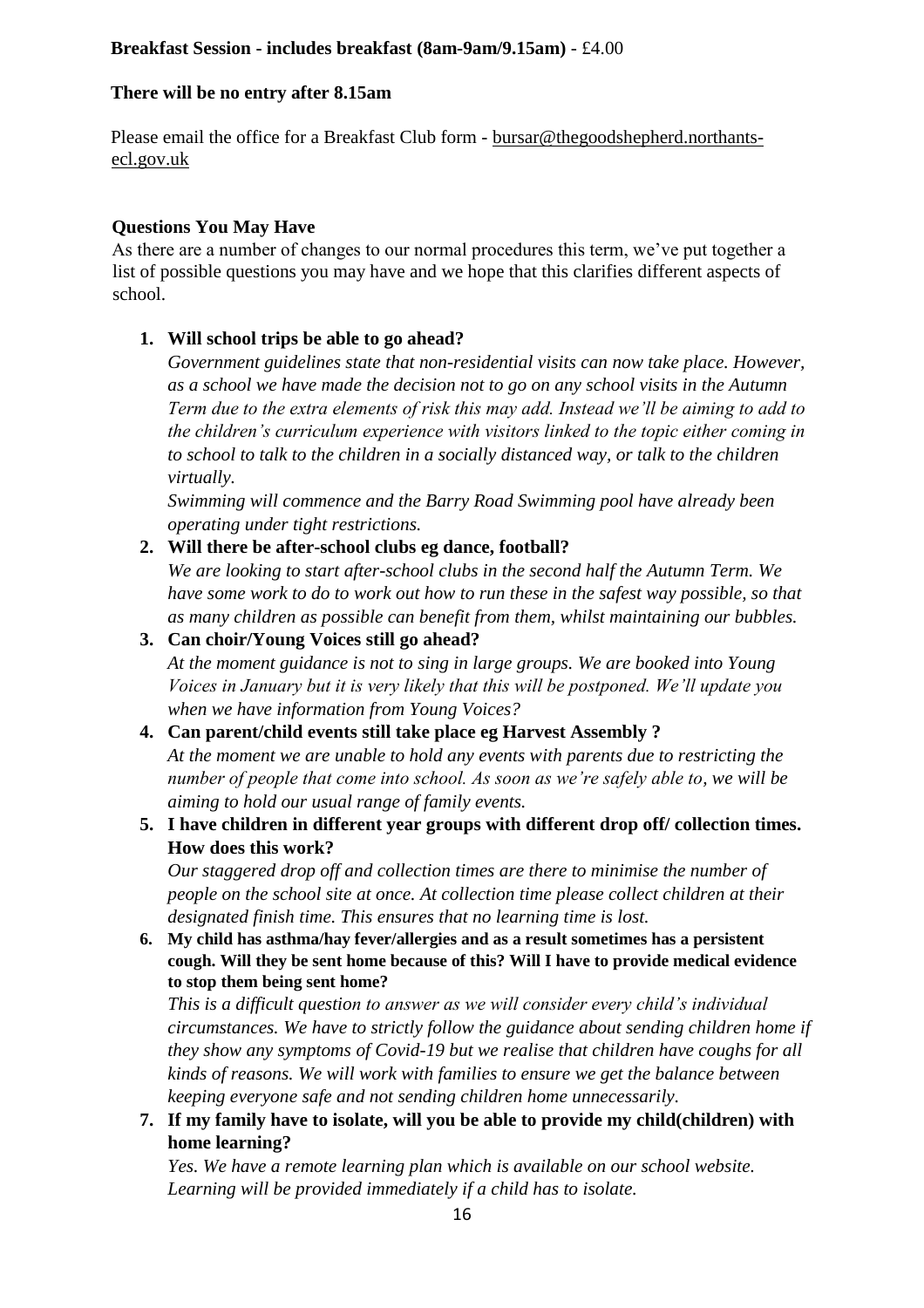#### **8. Will the children be able to cope with all the changes?**

*We are aiming to make school as normal as we possibly can. Many of the changes we have are to do with procedures which are the responsibility of adults and to the children these routines will just become the way that things happen. However, every child is different and we know that some children will just settle quickly back into the routines of school but others will find it difficult. Staff will be very aware of the pastoral needs of children and we have Mrs Auburn, our Family Support Worker, who will always be available to chat to children and provide support. If your child does come home from school upset about anything please let us know and we can make sure that we support them.* 

**9. My child has friends who are in a different year group and he/she is upset about staggered breaks/lunch and not seeing their friends. Will they be able to see friends in different year groups?**

*Unfortunately, we do have to follow guidance about bubbles as this underpins the national strategy for getting children back to school. For the time being children will only have breaks and lunchtimes with their own class. Once national guidance changes on this we will look to going back to our usual systems for playtimes and lunchtimes.* 

#### **10. What will happen if my child is late to school in the morning?**

*Being on time for school is so important and we will be following our usual procedures for when children are late. You will need to sign your child in at the office if you arrive late giving a reason for why they are late. We know that for those children who haven't been at school since March there may be difficulties initially getting back into the morning routine. Please let us know if you are having difficulties getting your child to school in a morning and we will work with you to support you with this.* 

## **11. A member of our household was shielding during lockdown. Will he/she be safe when my child returns to school?**

*Below is the guidance from the DfE around shielding and returning to school*

#### Pupils who are shielding or self-isolating

We now know much more about coronavirus (COVID-19) and so in future there will be far fewer children and young people advised to shield whenever community transmission rates are high. Therefore, the majority of pupils will be able to return to school. You should note however that:

- a small number of pupils will still be unable to attend in line with public health advice because they are self-isolating and have had symptoms or a positive test result themselves; or because they are a close contact of someone who has coronavirus  $(COVID-19)$
- shielding advice for all adults and children will pause on 1 August, subject to a continued decline in the rates of community transmission of coronavirus (COVID-19). This means that even the small number of pupils who will remain on the shielded patient list can also return to school, as can those who have family members who are shielding. Read the current advice on shielding
- if rates of the disease rise in local areas, children (or family members) from that area, and that area only, will be advised to shield during the period where rates remain high and therefore they may be temporarily absent (see below).
- some pupils no longer required to shield but who generally remain under the care of a specialist health professional may need to discuss their care with their health professional before returning to school (usually at their next planned clinical appointment). You can find more advice from the Royal College of Paediatrics and Child Health at COVID-19 - 'shielding' guidance for children and young people